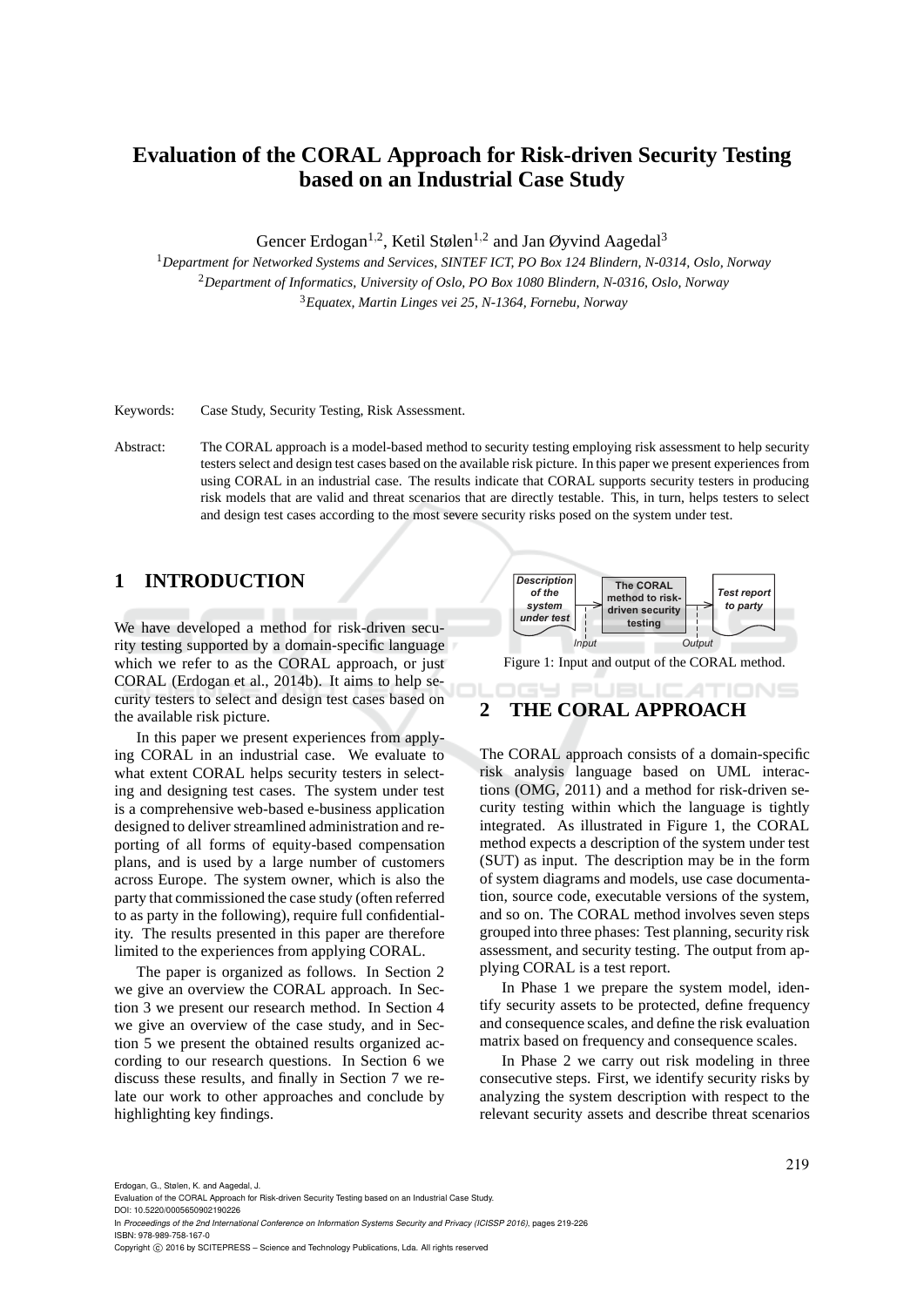that may cause the security risks. Second, we estimate the frequency and the consequence of the identified risks by making use of the frequency and consequence scales, respectively. Third, we evaluate the risks with respect to their frequency and consequence and select the most severe risks to test.

In Phase 3 we conduct security testing in three consecutive steps. First, for each risk selected for testing, we select its associated threat scenarios and specify test objectives for that threat scenario. To obtain a test case fulfilling the test objective, we annotate each threat scenario with stereotypes from the UML Testing Profile (OMG, 2013) according to the test objective. Second, we carry out security testing with respect to the test cases. Finally, based on the test results, we produce a test report.

## **3 RESEARCH METHOD**

We conducted the case study in four main steps. First, we designed the case study by defining the objective, the units of analysis, as well as the research questions. Second, we carried out the CORAL approach within an industrial setting. Third, we collected the relevant data produced by executing the CORAL approach. Finally, we analyzed the collected data with respect to our research questions.

The test report delivered to the party that commissioned the case study describes, in addition to the test results, risk models and security tests designed with respect to the risk models. Our hypothesis was that the report is good in the sense that (1) the risk models are valid, and (2) the threat scenarios are directly testable. Recall that the CORAL language is based on UML interactions (OMG, 2011). By a directly testable threat scenario, we mean a threat scenario that can be reused and specified as a test case based on its interactions. Thus, the units of analysis in this case study are the risk models.

With respect to point  $(1)$ , we defined two research questions (RQ1 and RQ2). With respect to point (2), we defined one research question (RQ3). Additionally, we carried out both black-box and white-box testing of the SUT, because we were interested in investigating the usefulness of the CORAL approach for both black-box and white-box testing (RQ4).

- **RQ1.** To what extent is the risk level of identified risks correct?
- **RQ2.** To what extent are relevant risks identified compared to previous penetration tests?
- **RQ3.** To what extent are the threat scenarios that causes the identified risks directly testable?

**RQ4.** To what extent is the CORAL approach useful for black-box testing and white-box testing, respectively?

## **4 OVERVIEW OF CASE STUDY**

The system under test was a web-based application providing services related to equity-based compensation plans. The web application was deployed on the servers of a third party service provider and maintained by the same service provider with respect to infrastructure. However, the web application was completely administrated by the client commissioning the case study for business purposes, such as customizing the web application for each customer, as well as patching and updating its various features.

In order to limit the scope of the testing, we decided to test two features available to customers: a feature for selling shares (named Sell Shares), and a feature for exercising options for the purpose of buying shares in a company (named Exercise Options). In the following, we explain how we carried out the CORAL approach by taking you through a fragment of the case study. We consider only Exercise Options and two potential threat scenarios: one from a blackbox perspective and one from a white-box perspective.

## **4.1 Test Planning (Phase 1)**

We modeled Exercise Options from a black-box perspective by observing its behavior. That is, we executed Exercise Options using a web browser, observed its behavior, and created the model based on that. We also modeled Exercise Options from a whitebox perspective by executing and analyzing its source code. Figures 2a and 2b show the black-box model and the white-box model of Exercise Options, respectively.

Together with the party we decided not to consider security risks related to infrastructure because this was a contractual responsibility of the service provider hosting the web application. Instead, we focused on security risks that may be introduced via the application layer. Thus, the threat profile is someone who has access to Exercise Options, but who resides outside the network boundaries of the service provider. We identified security assets by consulting the party. The security asset identified for Exercise Options was *integrity of data*.

We also defined a frequency scale and a consequence scale together with the party. The frequency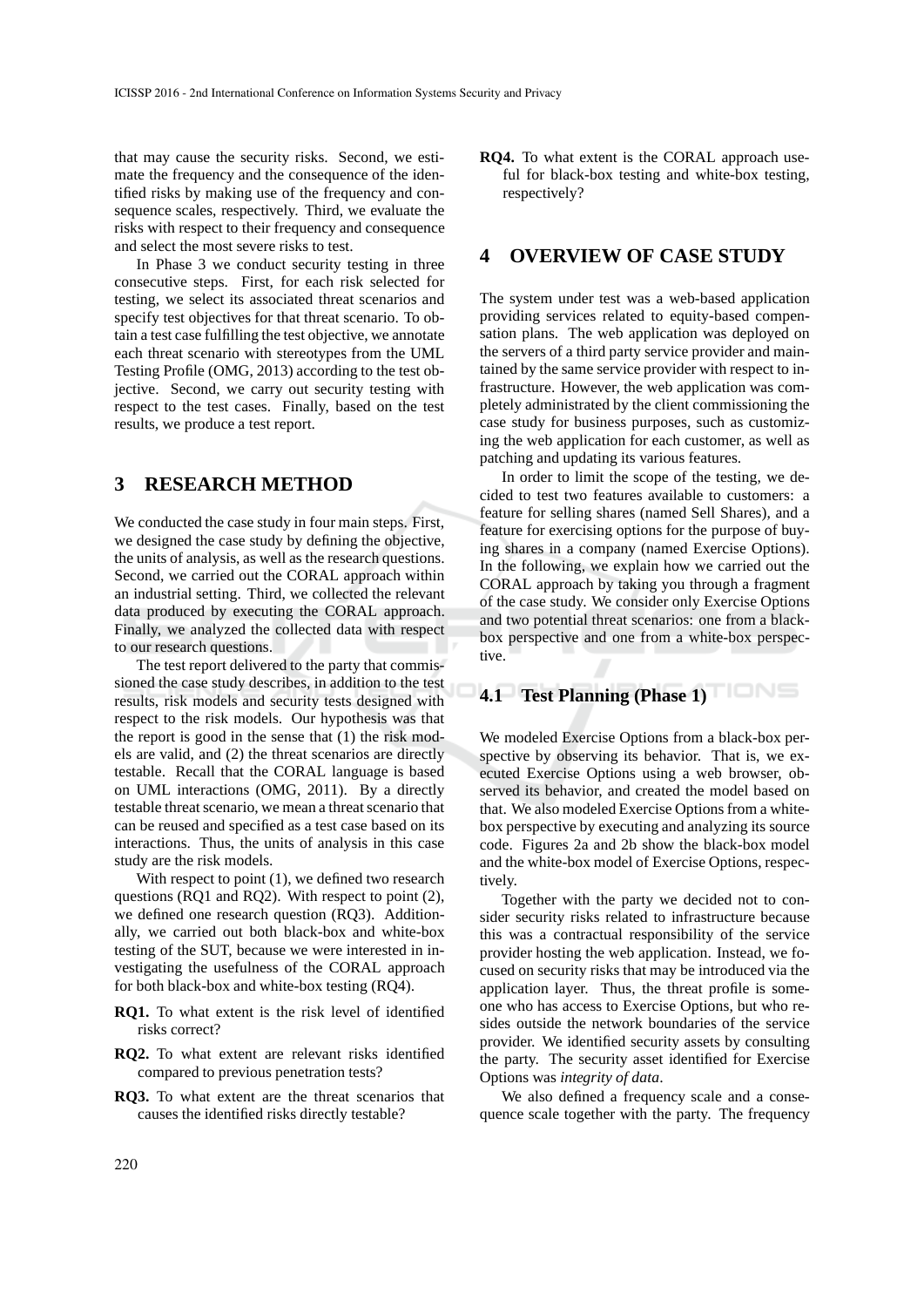

Figure 2: **(a)** Black-box model of feature Exercise Options. **(b)** White-box model of feature Exercise Options.

scale consisted of five values (Certain, Likely, Possible, Unlikely, and Rare), where each value was defined as a frequency interval. For example, the frequency interval for likelihood Possible was  $(5,20):1y$ , which means "from and including 5 to less than 20 times per year." The consequence scale also consisted of five values (Catastrophic, Major, Moderate, Minor, and Insignificant), where each value described the impact by which the security asset is harmed. For example, consequence Major with respect to security asset *integrity of data* was defined as "the integrity of customer shares is compromised." The scales were also used to construct the risk evaluation matrix illustrated in Figure 4.

#### **4.2 Security Risk Assessment (Phase 2)**

We identified security risks by analyzing the models in Figure 2 with respect to security asset *integrity of data*. We did this by first identifying *unwanted incidents*. Unwanted incidents are messages modeling that an asset is harmed or its value is reduced, and they are represented by a yellow explosion sign at the transmission end (see Figure 3). Second, we identified alterations that have to take place in the messages in order to cause the unwanted incidents (referred to as *altered messages*). Altered messages are messages in the SUT that have been altered by a threat to deviate from their expected behavior, and they are represented by a triangle with red borders and white fill.

Third, we identified messages initiated by the threat which in turn could cause the alterations. These are referred to as *new messages* and are represented by a red triangle.

Let us consider a threat scenario for the black-box model of Exercise Options. Assume that a malicious user attempts to access another system feature, say an administrative functionality, by altering certain parameters in the HTTP request sent to Exercise Options. The malicious user could achieve this, for example, by first intercepting the request containing the message *continue(exerciseMethod)* using a network proxy tool such as OWASP ZAP (OWASP, 2015), and then altering the parameter *exerciseMethod* in the message. This alteration, could in turn give the malicious user access to another system feature. This unwanted incident occurs if the alteration is successfully carried out, and Exercise Options responds with another system feature instead of the expected message *exerciseRequestConfirmation*. Thus, the unwanted incident may occur after the reception of the last message in the black-box model (Figure 2a). The resulting threat scenario is shown in Figure 3. We carried out a similar analysis during white-box testing by analyzing the model in Figure 2b. The reader is referred to the technical-report version of this paper (Erdogan et al., 2015) for details on risk modeling based on the white-box model of Exercise Options.

In order to estimate how often threat scenarios may occur, in terms of frequency, we based ourselves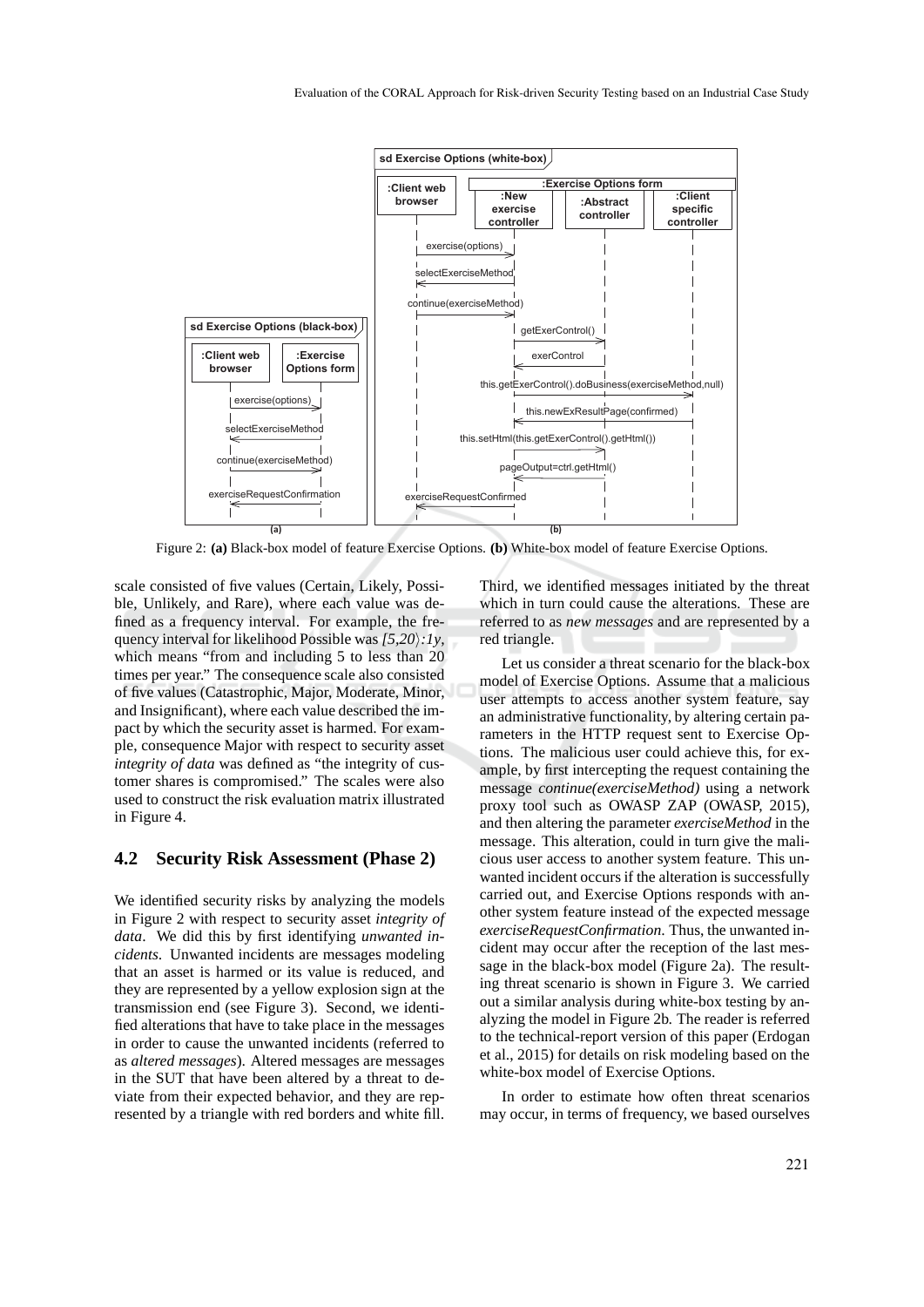

Figure 3: A threat scenario for the black-box model of feature Exercise Options.

on knowledge data bases such as OWASP (OWASP, 2015), reports and papers published within the software security community, as well as expert knowledge within security testing. We see from Figure 3 that the malicious user successfully alters the parameter *exerciseMethod* with frequency  $[20,50)$ : 1y. Given that parameter *exerciseMethod* is successfully altered and transmitted, it will be received by Exercise Options with conditional ratio *0.8*. The conditional ratio causes the new frequency  $(16,40):1$  *y* for the reception of message *continue(otherSysFeat)*. This is calculated by multiplying  $(20,50):1y$  with 0.8. Given that message *continue(otherSysFeat)* is processed by Exercise Options, it will respond with another system feature. This, in turn, causes the unwanted incident (security risk) to occur with frequency  $(16,40):1y$ . The unwanted incident has an impact on security asset *integrity of data* with consequence *Moderate*.

Figure 4 shows the obtained risk evaluation matrix. The numbers in the matrix represent the 21 risks identified in the case study. Each risk was plotted in the matrix according to its frequency and consequence. Risks are grouped in nine levels horizontally on the matrix where Risk Level 1 is the lowest risk level and Risk Level 9 is the highest risk level. The risk level of a risk is identified by mapping the underlying color to the column on the left-hand side of the matrix. For example, Risks 11 and 19 have Risk Level 8, while Risk 20 has Risk Level 4. The risk aggregation did not lead to an increase in risk level for any of the risks. The suspension criterion in this case study was defined as "test all risks of Risk Level 6 or more." Based on this criterion, we selected 11 risks to

test from the risk evaluation matrix.

### **4.3 Security Testing (Phase 3)**

The test objective for the threat scenario in Figures 3 was defined as: "Verify whether the malicious user is able to access another system feature by changing parameter *exerciseMethod* into a valid system parameter". Based on this test objective, we annotated the threat scenario with stereotypes from the UML testing profile (OMG, 2013). The resulting security test case for the threat scenario in Figure 3 is shown in Figure 5. Needless to say, the security tester takes the role as "malicious user" in the test case.

We carried out all black-box tests manually and used the OWASP Zed Attack Proxy tool (OWASP, 2015) to intercept the HTTP requests and responses. We carried out all white-box tests semi automatically supported by the debug mode in Eclipse IDE, which was integrated with a web-server and a database. We also carried out automatic source code review using static source code analysis tools for the purpose of identifying potential threat scenarios. The tools we used for this purpose were Find Security Bugs V1.2.1 (FindBugs, 2015), Lapse plus V2.8.1 (LapsePlus, 2015), and Visual Code Grepper (VCG) V2.0.0 (VCG, 2015).

## **5 CASE STUDY RESULTS**

We group the results with respect to our research questions.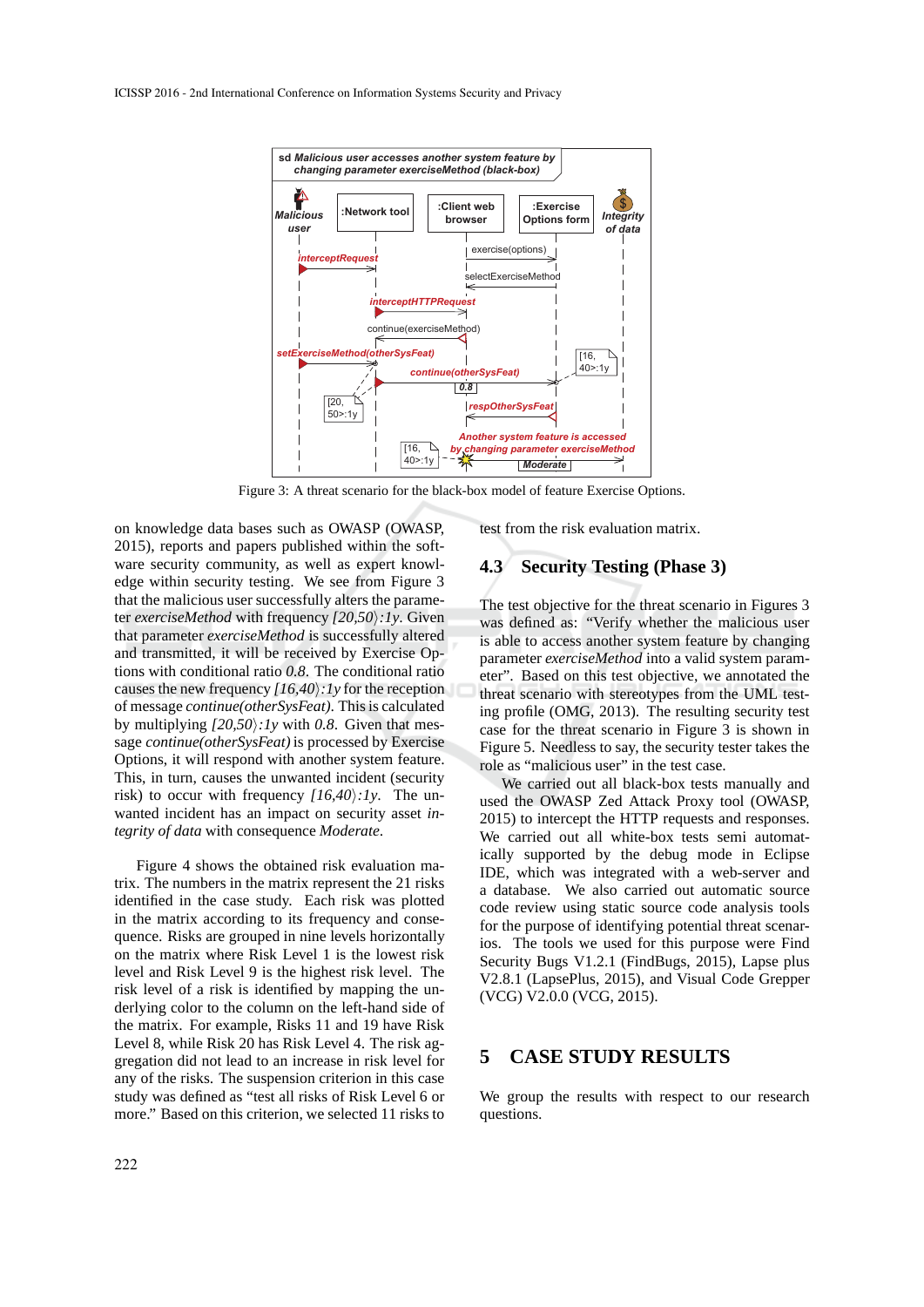

Figure 4: Risk evaluation matrix.

**RQ1 To what extent is the risk level of identified risks correct?** As shown in the risk evaluation matrix in Figure 4, we identified in total 21 security risks. The risk aggregation did not lead to an increase in risk level for any of the risks. Based on the suspension criterion defined by the party, we tested 11 risks (all risks of Risk Level 6 or more).

The testing of these 11 risks revealed 11 vulnerabilities. The vulnerabilities were assigned a severity level based on a scale of three values (Low, Medium, and High). High severity means that the vulnerability should be treated as soon as possible, and one should consider taking the system offline while treating the vulnerability ("show stopper"). Medium severity means that the vulnerability is serious and should be treated based on available time and resources. Low severity means that the vulnerability is not serious and it should be treated if this is seen as necessary. Four vulnerabilities were assigned severity Medium, and the remaining 7 vulnerabilities were assigned severity Low.

We also tested the 10 risks initially not selected for testing, in order to have a basis for comparison. This testing revealed only 2 vulnerabilities of severity Low.

**RQ2 To what extent are relevant risks identified compared to previous penetration tests?** The party commissioning the case study had previously executed commercial penetration tests. We did not get access to the reports or results from these penetration tests due to confidentiality reasons. However, it was confirmed by the party that we had identified 16 security risks which had also been identified by previous penetration tests. Additionally, we had identified 5 new security risks which had not been identified by previous penetration tests. Moreover, the party also confirmed that we had not left out any risks of relevance for the features considered in the case study.

**RQ3 To what extent are the threat scenarios that causes the identified risks directly testable?** The identified 21 security risks were caused by 31 threat scenarios. The 11 risks initially selected for testing were caused by 18 threat scenarios, while the remaining 10 risks were caused by 13 threat scenarios. We identified 18 security test cases based on the 18 threat scenarios causing the 11 risks. Similarly, we identified 13 security test cases based on the 13 threat scenarios causing the remaining 10 risks.

**RQ4 To what extent is the CORAL approach useful for black-box testing and white-box testing, respectively?** Table 1 gives an overview of results obtained from the testing. The row "risks tested" represents the number of risks initially selected for testing, as well as those not initially selected for testing (in parentheses). The row "vulnerabilities identified" represents the number of vulnerabilities identified by testing the risks initially selected for testing, as well as the number of vulnerabilities identified by testing the risks not initially selected (in parentheses). The four rows at the bottom of Table 1 provide statistics on the use of the various modeling constructs of CORAL to express threat scenarios.

## **6 DISCUSSION**

The two variables that determine the risk level of a risk, that is, the frequency value and the consequence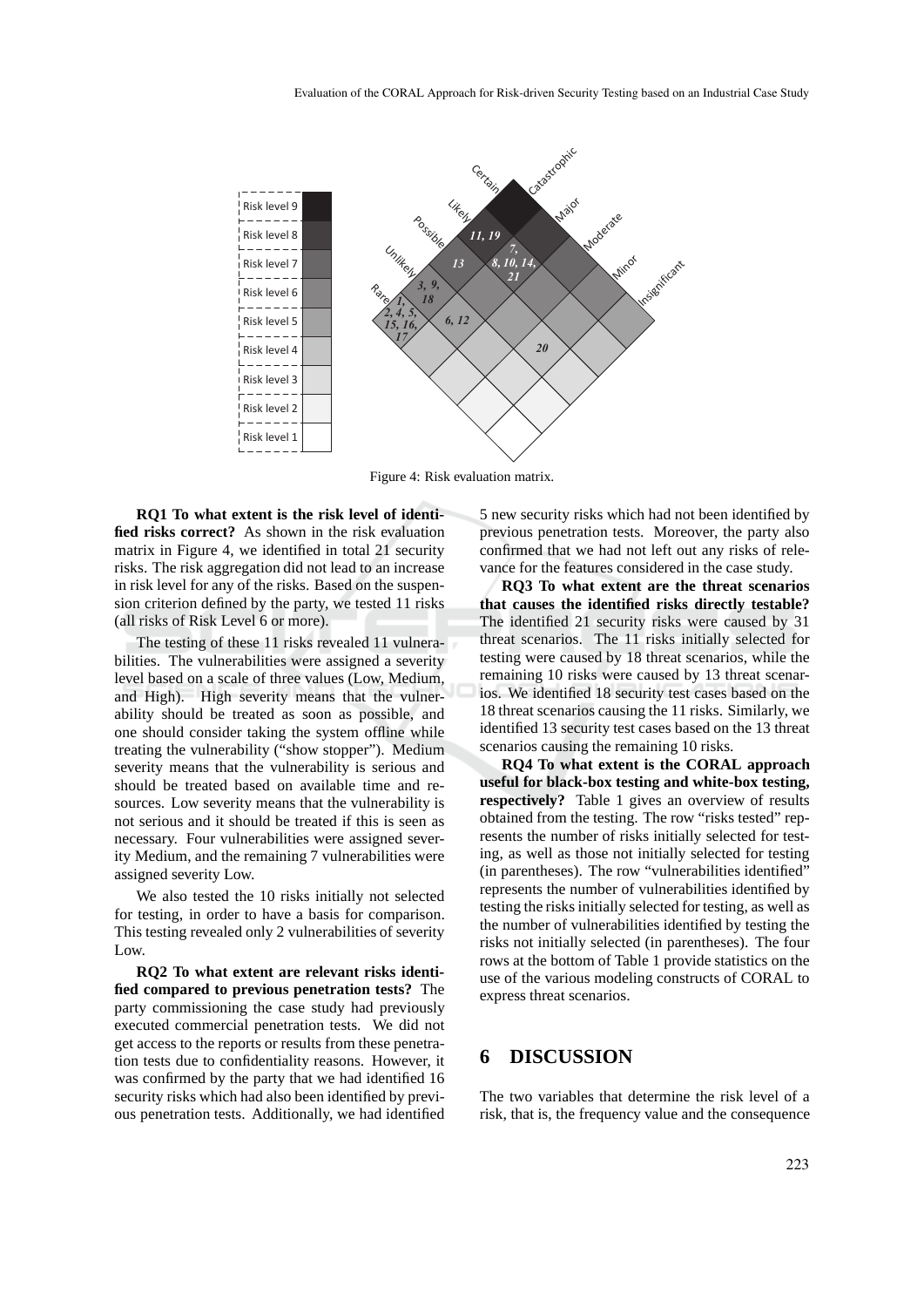

Figure 5: Security test case based on the threat scenario in Figure 3.

value, are estimates based on data gathered during the security risk assessment. In other words, these estimates tell us to what degree the identified risks exist. Thus, in principle, the higher the risk level, the more likely it is to reveal vulnerabilities causing the risk. The same applies the other way around. That is, the lower the risk level, the less likely it is to reveal vulnerabilities causing the risk.

The results obtained for RQ1 show that 11 vulnerabilities were revealed by testing the risks considered as most severe, while only 2 vulnerabilities were revealed by testing the risks considered as low risks. Additionally, the 2 vulnerabilities identified by testing the low risks were assigned low severity (see Table 1). These findings indicate that the risk levels of identified risks were quite accurate. In contrast, if we had found 2 vulnerabilities by testing the most severe risks, and 11 vulnerabilities by testing the low risks, then that would have indicated inaccurate risk levels, and thus a risk assessment of low quality. The results obtained for RQ2 show that we identified all relevant security risks compared to previous penetration tests. In addition, we identified five new security risks and did not leave out any risks of relevance for the features considered. In summary, the results obtained for RQ1 and RQ2 indicate that the produced risk models were valid and of high quality, and thus that CORAL is effective in terms of producing valid risk models.

The results obtained for RQ3 point out that all threat scenarios were directly testable. We believe this result is generalizable because, in the CORAL approach, risks are identified at the level of abstraction testers commonly work when designing test cases (Dias Neto et al., 2007). This is also backed

up by the fact that we made direct use of all threat scenarios as security test cases. Thus, the CORAL approach is effective in terms of producing threat scenarios that are directly testable. However, it is important to note that the CORAL approach is designed to be used by individual security testers, or by a group of security testers collaborating within the same testing project. The risk models produced by a tester, or a group of testers working together, will most likely be used by the same tester(s) to design test cases, and consequently execute the test cases.

In general, the CORAL approach seems to work equally well for black-box testing and white-box testing. Based on the results obtained for RQ4, we see that it is possible to carry out the complete CORAL approach both in black-box and white-box testing. The reason why Table 1 shows lower numbers in the white-box column compared to the numbers in the black-box column, is because we had fewer white-box models to analyze compared to black-box models.

Table 1 also shows that the threat scenarios mostly consisted of *new messages* and *altered messages*. Only 17 out of 272 messages were *deleted messages*<sup>1</sup> . This may be an indication that threat scenarios can be sufficiently expressed without the usage of deleted messages. Nevertheless, they are important to document that an interaction is deleted by a threat. Note that the number of unwanted incidents (34) is greater than the number of identified risks (21). This is because some of the risks reoccurred in several threat scenarios, and thus had to be repeated in every threat

<sup>&</sup>lt;sup>1</sup>A deleted message is a message in the SUT that has been deleted by a threat. Deleted messages are represented by a triangle with red borders and a red cross in the middle.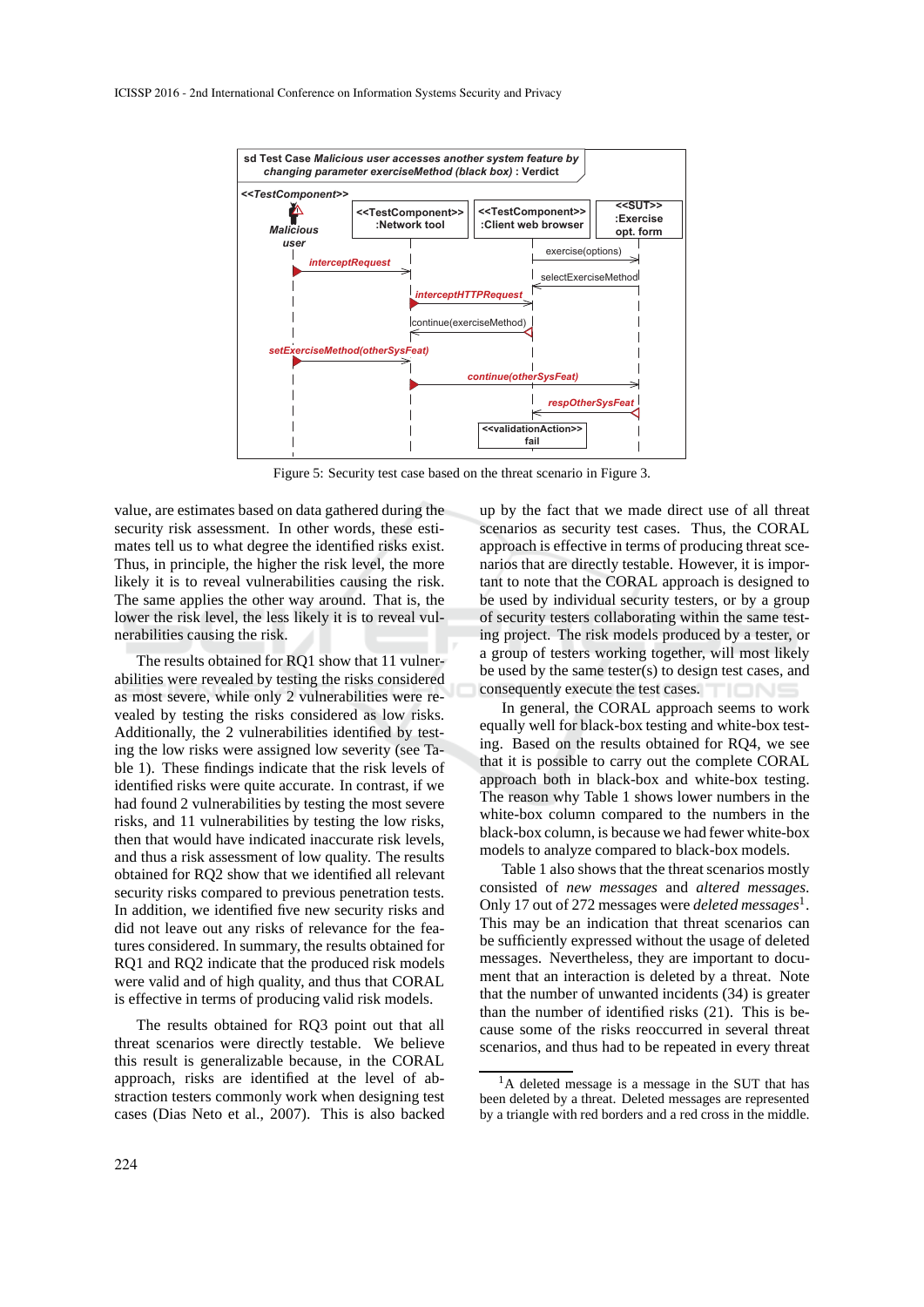|                             | Black-box                   | White-box              | Total                           |
|-----------------------------|-----------------------------|------------------------|---------------------------------|
| SUT diagrams analyzed       | 11                          | 2                      | 13                              |
| Threat scenarios identified | 27                          | 4                      | 31                              |
| Risks identified            | 19                          | 2                      | 21                              |
| Test cases identified       | 27                          | 4                      | 31                              |
| Risks tested                | $10$ (plus 9)               | $1$ (plus 1)           | 11 (plus $10$ )                 |
| Vulnerabilities identified  | 4 medium and 5 low (plus 0) | $2$ low (plus $2$ low) | 4 medium and 7 low (plus 2 low) |
| New messages                | 144                         | 17                     | 161                             |
| Altered messages            | 52                          | 8                      | 60                              |
| Deleted messages            | 10                          | 7                      | 17                              |
| Unwanted incidents          | 30                          | 4                      | 34                              |

Table 1: Results obtained during black-box testing and white-box testing.

scenario in which they reoccurred.

Another important observation is that the threat scenarios identified during white-box testing helped us locate where in the source code risks occurred, although the threat scenarios were initiated at the application level.

## **7 RELATED WORK AND CONCLUSIONS**

In the following we relate CORAL to other riskdriven testing approaches focusing on security. The reader is referred to the technical-report version of this paper (Erdogan et al., 2015), as well as our systematic literature review (Erdogan et al., 2014a), for a detailed discussion on related work and state of the art risk-driven testing approaches in general.

The risk-driven security testing approaches provided by Botella et al. (Botella et al., 2014), Großmann et al. (Großmann et al., 2014), and Seehusen (Seehusen, 2014) make use of the CORAS risk analysis language (Lund et al., 2011) for the purpose of security risk assessment. The graphical notation of the CORAL risk analysis language is based on the CORAS language. CORAL is therefore closely related to these approaches. However, there are some fundamental differences. First, CORAS risk models represent threat scenarios and risks at a high-level of abstraction, while we represent these at a low-level of abstraction. Second, CORAS risk models are represented as directed acyclic graphs, while we represent risk models as interaction diagrams, which are better suited for model-based testing (Dias Neto et al., 2007). Third, these approaches use the risk estimates assigned to a CORAS risk model to make a prioritized list of threat scenarios which in turn represent

a prioritized list of high-level test procedures (Seehusen, 2014). The high-level test procedures are then used as a starting point for identifying/designing test cases either manually or by instantiating certain test patterns. In CORAL we map the risks to a risk evaluation matrix based on the risk estimates, and then we make a prioritized list of risks. We then select the most severe risks that the system under test is exposed to, and design test cases by making use of the CORAL risk models in which the selected risks occur.

Other approaches focusing on security are provided by Wendland et al. (Wendland et al., 2012) and Zech et al. (Zech et al., 2012). The former approach focuses on high-level qualitative risk assessment and does not explicitly model test cases, but instead provides guidelines testers may use to model test cases. The latter approach identifies security risks and associated models by matching attack patterns on the public interfaces of a system. However, the risk models do not contain information regarding the threat initiating the attacks, and the chain of events causing the security risks. The approach transforms risk models into misuse case models used to generate test cases.

What is common for all the approaches discussed above is that they model risks and the system under test in separate models using separate modeling languages. This makes it difficult to get an intuitive understanding with respect to exactly how and where the risks affect the system under test. CORAL risk models represent specific threat scenarios, security risks caused by the threat scenarios, and the relevant aspects of the system affected by the risks, within the same model. This enables testers to identify exactly how and where certain security risks may occur.

In this paper, we have presented an evaluation of CORAL based on our experiences from applying the approach in an industrial case study. The SUT in the case study was a web application designed to de